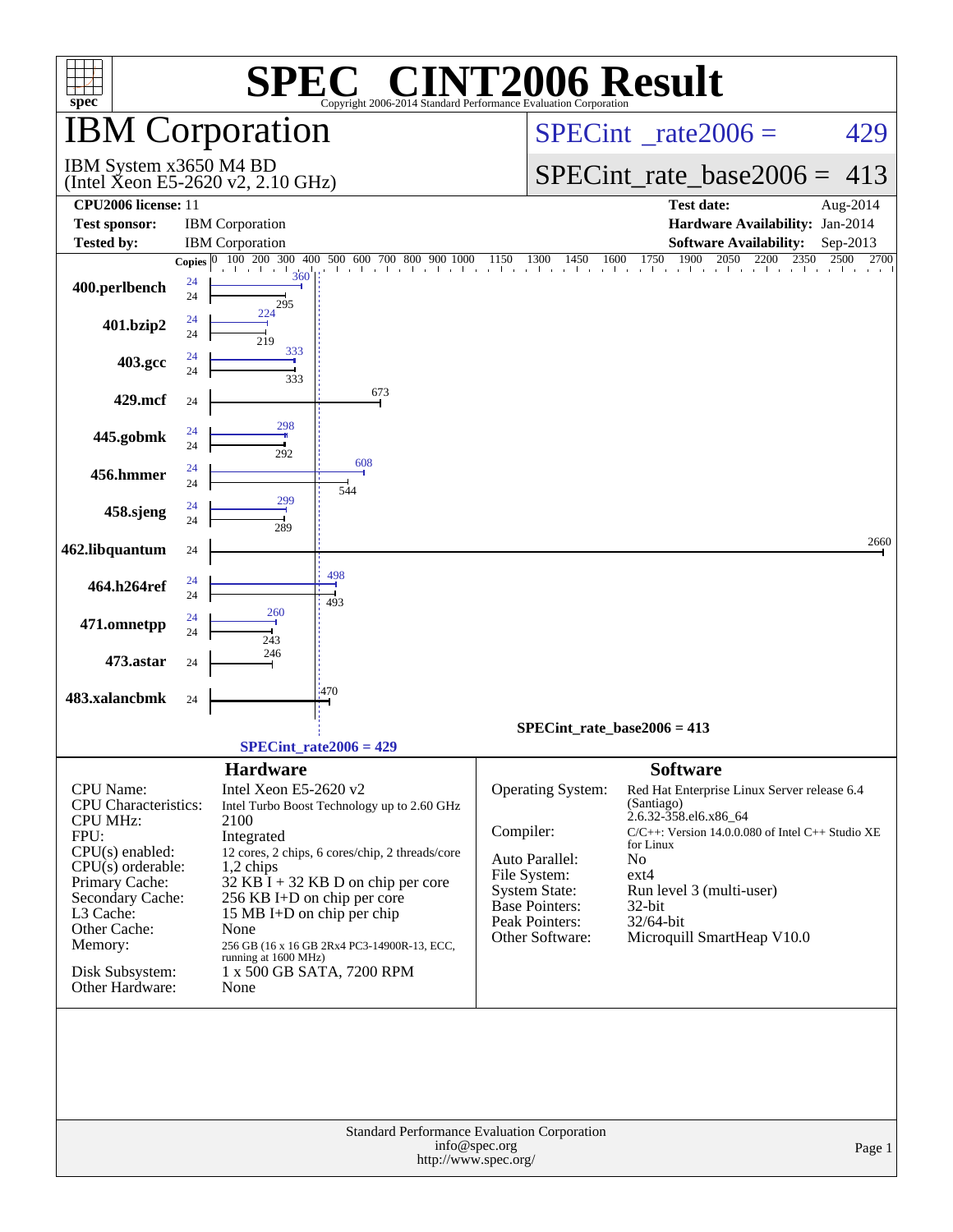

## IBM Corporation

## SPECint rate $2006 = 429$

#### IBM System x3650 M4 BD

(Intel Xeon E5-2620 v2, 2.10 GHz)

[SPECint\\_rate\\_base2006 =](http://www.spec.org/auto/cpu2006/Docs/result-fields.html#SPECintratebase2006) 413

**[CPU2006 license:](http://www.spec.org/auto/cpu2006/Docs/result-fields.html#CPU2006license)** 11 **[Test date:](http://www.spec.org/auto/cpu2006/Docs/result-fields.html#Testdate)** Aug-2014 **[Test sponsor:](http://www.spec.org/auto/cpu2006/Docs/result-fields.html#Testsponsor)** IBM Corporation **[Hardware Availability:](http://www.spec.org/auto/cpu2006/Docs/result-fields.html#HardwareAvailability)** Jan-2014 **[Tested by:](http://www.spec.org/auto/cpu2006/Docs/result-fields.html#Testedby)** IBM Corporation **[Software Availability:](http://www.spec.org/auto/cpu2006/Docs/result-fields.html#SoftwareAvailability)** Sep-2013

#### **[Results Table](http://www.spec.org/auto/cpu2006/Docs/result-fields.html#ResultsTable)**

|                                                                                                          | <b>Base</b>   |                |              |                |       |                | <b>Peak</b> |               |                |              |                |              |                |              |
|----------------------------------------------------------------------------------------------------------|---------------|----------------|--------------|----------------|-------|----------------|-------------|---------------|----------------|--------------|----------------|--------------|----------------|--------------|
| <b>Benchmark</b>                                                                                         | <b>Copies</b> | <b>Seconds</b> | <b>Ratio</b> | <b>Seconds</b> | Ratio | <b>Seconds</b> | Ratio       | <b>Copies</b> | <b>Seconds</b> | <b>Ratio</b> | <b>Seconds</b> | <b>Ratio</b> | <b>Seconds</b> | <b>Ratio</b> |
| 400.perlbench                                                                                            | 24            | 794            | 295          | 794            | 295   | 794            | <b>295</b>  | 24            | 654            | 358          | 652            | 360          | 651            | 360          |
| 401.bzip2                                                                                                | 24            | 1056           | 219          | 1058           | 219   | 1059           | 219         | 24            | 1034           | 224          | 1032           | 224          | 1034           | 224          |
| $403.\mathrm{gcc}$                                                                                       | 24            | 576            | 336          | 580            | 333   | 580            | 333         | 24            | 577            | 335          | 580            | 333          | 585            | 330          |
| $429$ .mcf                                                                                               | 24            | 324            | 675          | 326            | 670   | 325            | 673         | 24            | 324            | 675          | 326            | 670          | 325            | 673          |
| $445$ .gobmk                                                                                             | 24            | 852            | 295          | 872            | 289   | 862            | 292         | 24            | 830            | 303          | 854            | 295          | 844            | 298          |
| 456.hmmer                                                                                                | 24            | 411            | 545          | 412            | 544   | 411            | 544         | 24            | 368            | 608          | 370            | 606          | 368            | 608          |
| 458 sjeng                                                                                                | 24            | 1004           | 289          | 986            | 294   | 1004           | <b>289</b>  | 24            | 972            | 299          | 968            | 300          | 972            | 299          |
| 462.libquantum                                                                                           | 24            | 187            | 2660         | 187            | 2660  | 187            | 2660        | 24            | 187            | 2660         | 187            | 2660         | 187            | 2660         |
| 464.h264ref                                                                                              | 24            | 1079           | 492          | 1076           | 494   | 1077           | 493         | 24            | 1067           | 498          | 1072           | 496          | 1067           | 498          |
| 471.omnetpp                                                                                              | 24            | 615            | 244          | 618            | 243   | 620            | 242l        | 24            | 579            | 259          | 577            | 260          | 578            | 260          |
| $473$ . astar                                                                                            | 24            | 684            | 246          | 687            | 245   | 684            | 246         | 24            | 684            | 246          | 687            | 245          | 684            | 246          |
| 483.xalancbmk                                                                                            | 24            | 352            | 470          | 352            | 470   | 352            | 471         | 24            | 352            | 470          | 352            | 470          | 352            | 471          |
| Results appear in the order in which they were run. Bold underlined text indicates a median measurement. |               |                |              |                |       |                |             |               |                |              |                |              |                |              |

#### **[Submit Notes](http://www.spec.org/auto/cpu2006/Docs/result-fields.html#SubmitNotes)**

 The numactl mechanism was used to bind copies to processors. The config file option 'submit' was used to generate numactl commands to bind each copy to a specific processor. For details, please see the config file.

### **[Operating System Notes](http://www.spec.org/auto/cpu2006/Docs/result-fields.html#OperatingSystemNotes)**

 Stack size set to unlimited using "ulimit -s unlimited" Zone reclaim mode enabled with: echo 1 > /proc/sys/vm/zone\_reclaim\_mode Intel Idle Driver disabled with the following Linux kernel parameter in /etc/grub.conf: intel\_idle.max\_cstate=0

#### **[Platform Notes](http://www.spec.org/auto/cpu2006/Docs/result-fields.html#PlatformNotes)**

 BIOS setting: Operating Mode set to Maximum Performance Sysinfo program /home/SPECcpu-20140116-ic14.0/config/sysinfo.rev6818 \$Rev: 6818 \$ \$Date:: 2012-07-17 #\$ e86d102572650a6e4d596a3cee98f191 running on x3650M4BD Sat Aug 16 23:28:31 2014

 This section contains SUT (System Under Test) info as seen by some common utilities. To remove or add to this section, see: <http://www.spec.org/cpu2006/Docs/config.html#sysinfo>

 From /proc/cpuinfo model name : Intel(R) Xeon(R) CPU E5-2620 v2 @ 2.10GHz 2 "physical id"s (chips) Continued on next page

> Standard Performance Evaluation Corporation [info@spec.org](mailto:info@spec.org) <http://www.spec.org/>

Page 2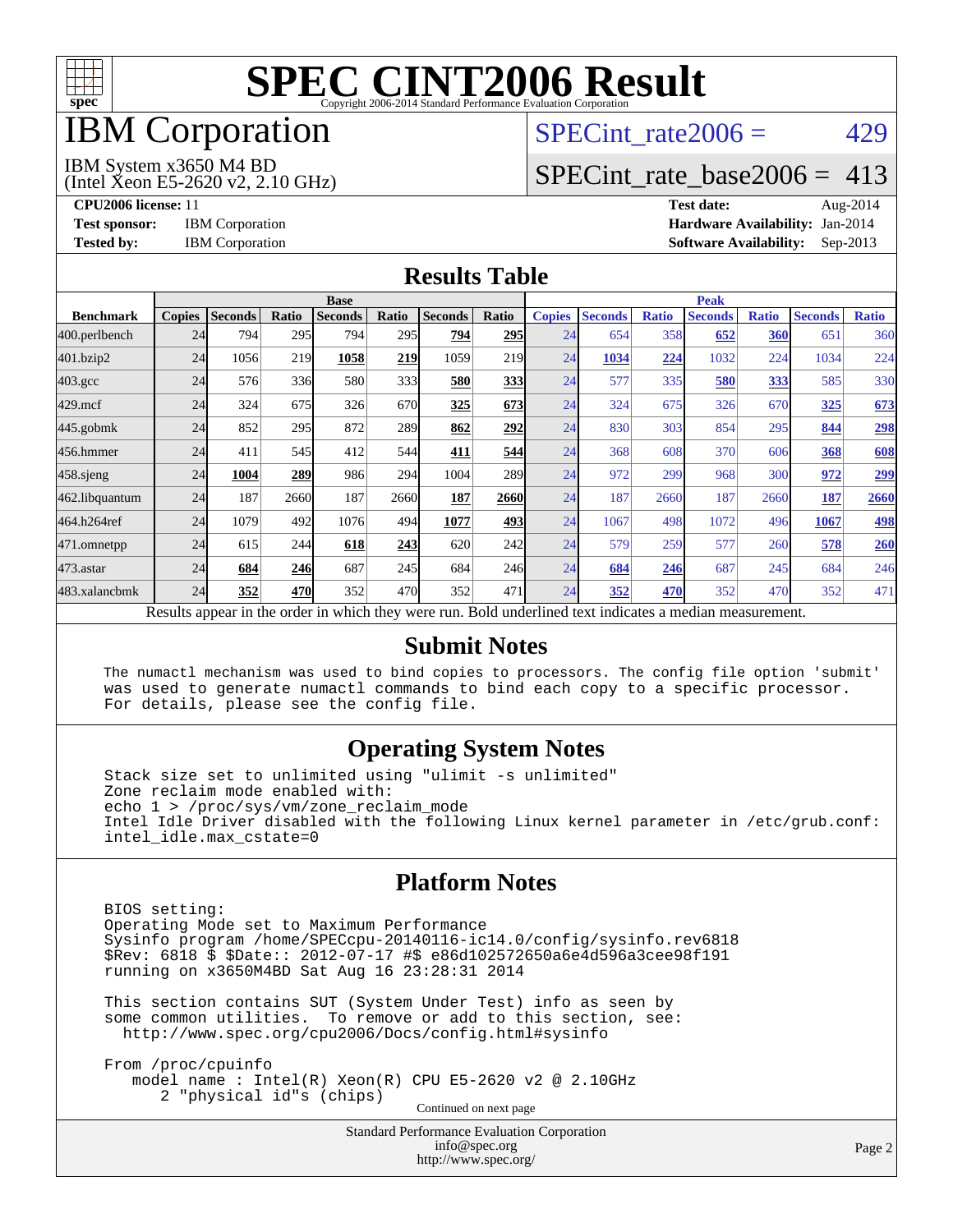

IBM Corporation

 $SPECTnt_rate2006 = 429$ 

(Intel Xeon E5-2620 v2, 2.10 GHz) IBM System x3650 M4 BD

[SPECint\\_rate\\_base2006 =](http://www.spec.org/auto/cpu2006/Docs/result-fields.html#SPECintratebase2006) 413

**[Tested by:](http://www.spec.org/auto/cpu2006/Docs/result-fields.html#Testedby)** IBM Corporation **[Software Availability:](http://www.spec.org/auto/cpu2006/Docs/result-fields.html#SoftwareAvailability)** Sep-2013

**[CPU2006 license:](http://www.spec.org/auto/cpu2006/Docs/result-fields.html#CPU2006license)** 11 **[Test date:](http://www.spec.org/auto/cpu2006/Docs/result-fields.html#Testdate)** Aug-2014 [Test sponsor:](http://www.spec.org/auto/cpu2006/Docs/result-fields.html#Testsponsor) IBM Corporation **[Hardware Availability:](http://www.spec.org/auto/cpu2006/Docs/result-fields.html#HardwareAvailability)** Jan-2014

#### **[Platform Notes \(Continued\)](http://www.spec.org/auto/cpu2006/Docs/result-fields.html#PlatformNotes)**

| 24 "processors"<br>cores, siblings (Caution: counting these is hw and system dependent.<br>The<br>following excerpts from /proc/cpuinfo might not be reliable. Use with<br>caution.)<br>cpu cores : 6<br>siblings : 12<br>physical 0: cores 0 1 2 3 4 5<br>physical 1: cores 0 1 2 3 4 5<br>cache size : 15360 KB                                                |
|------------------------------------------------------------------------------------------------------------------------------------------------------------------------------------------------------------------------------------------------------------------------------------------------------------------------------------------------------------------|
| From /proc/meminfo<br>MemTotal:<br>264613280 kB<br>HugePages_Total:<br>$\Omega$<br>Hugepagesize: 2048 kB                                                                                                                                                                                                                                                         |
| /usr/bin/lsb release -d<br>Red Hat Enterprise Linux Server release 6.4 (Santiago)                                                                                                                                                                                                                                                                                |
| From /etc/*release* /etc/*version*<br>redhat-release: Red Hat Enterprise Linux Server release 6.4 (Santiago)<br>system-release: Red Hat Enterprise Linux Server release 6.4 (Santiago)<br>system-release-cpe: cpe:/o:redhat:enterprise_linux:6server:ga:server                                                                                                   |
| uname $-a$ :<br>Linux x3650M4BD 2.6.32-358.el6.x86_64 #1 SMP Tue Jan 29 11:47:41 EST 2013<br>x86_64 x86_64 x86_64 GNU/Linux                                                                                                                                                                                                                                      |
| run-level 3 Aug 15 18:42                                                                                                                                                                                                                                                                                                                                         |
| SPEC is set to: /home/SPECcpu-20140116-ic14.0<br>Filesystem<br>Size Used Avail Use% Mounted on<br>Type<br>/dev/mapper/vg_x3650m4bd-lv_home<br>404G 67G 317G 18% / home<br>ext4                                                                                                                                                                                   |
| Additional information from dmidecode:<br>BIOS IBM - [YOE103BUS-1.10] - 02/14/2014<br>Memory:<br>16x Samsung M393B2G70QH0-CMA 16 GB 1600 MHz 2 rank                                                                                                                                                                                                              |
| (End of data from sysinfo program)                                                                                                                                                                                                                                                                                                                               |
| <b>General Notes</b>                                                                                                                                                                                                                                                                                                                                             |
| Environment variables set by runspec before the start of the run:<br>$\verb LD_LIBRARY_PATH = "/home/SPECcpu-20140116-ic14.0/libs/32://home/SPECpu-20140116-ic14.0/libs/64://home/SPECpu-20140116-ic14.0/sh=0.0140116-ic14.0/sh=0.0140116-ic14.0/sh=0.0140116-ic14.0/sh=0.0140116-ic14.0/sh=0.0140116-ic14.0/sh=0.0140116-ic14.0/sh=0.0140116-ic14.0/sh=0.01401$ |
| Binaries compiled on a system with 1x Core i7-860 CPU + 8GB<br>memory using RedHat EL 6.4<br>Transparent Huge Pages enabled with:                                                                                                                                                                                                                                |

echo always > /sys/kernel/mm/redhat\_transparent\_hugepage/enabled

Filesystem page cache cleared with:

Continued on next page

Standard Performance Evaluation Corporation [info@spec.org](mailto:info@spec.org) <http://www.spec.org/>

Page 3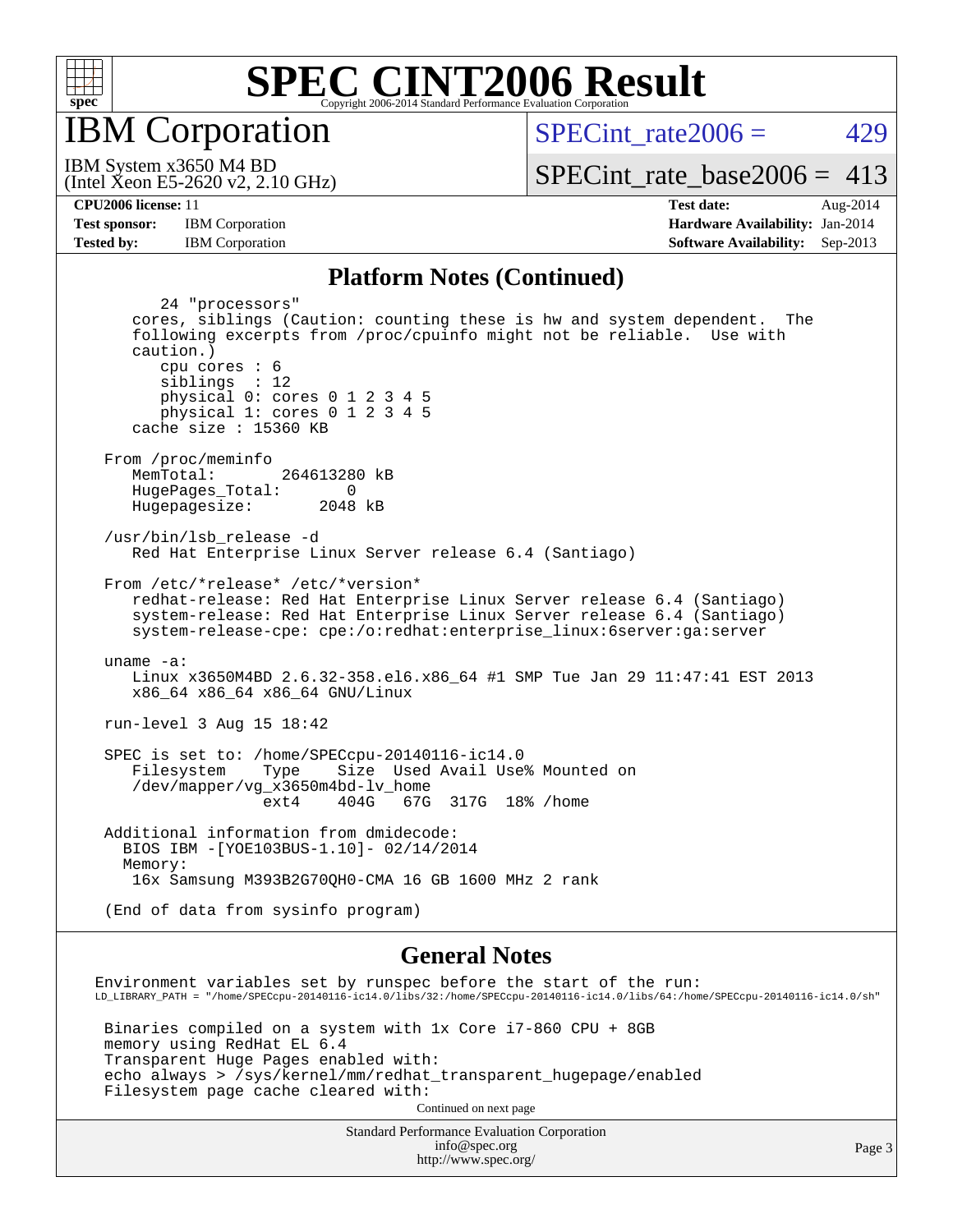

## IBM Corporation

SPECint rate $2006 = 429$ 

(Intel Xeon E5-2620 v2, 2.10 GHz) IBM System x3650 M4 BD

[SPECint\\_rate\\_base2006 =](http://www.spec.org/auto/cpu2006/Docs/result-fields.html#SPECintratebase2006) 413

**[Test sponsor:](http://www.spec.org/auto/cpu2006/Docs/result-fields.html#Testsponsor)** IBM Corporation **[Hardware Availability:](http://www.spec.org/auto/cpu2006/Docs/result-fields.html#HardwareAvailability)** Jan-2014

**[CPU2006 license:](http://www.spec.org/auto/cpu2006/Docs/result-fields.html#CPU2006license)** 11 **[Test date:](http://www.spec.org/auto/cpu2006/Docs/result-fields.html#Testdate)** Aug-2014 **[Tested by:](http://www.spec.org/auto/cpu2006/Docs/result-fields.html#Testedby)** IBM Corporation **[Software Availability:](http://www.spec.org/auto/cpu2006/Docs/result-fields.html#SoftwareAvailability)** Sep-2013

#### **[General Notes \(Continued\)](http://www.spec.org/auto/cpu2006/Docs/result-fields.html#GeneralNotes)**

 echo 1> /proc/sys/vm/drop\_caches runspec command invoked through numactl i.e.: numactl --interleave=all runspec <etc>

### **[Base Compiler Invocation](http://www.spec.org/auto/cpu2006/Docs/result-fields.html#BaseCompilerInvocation)**

[C benchmarks](http://www.spec.org/auto/cpu2006/Docs/result-fields.html#Cbenchmarks): [icc -m32](http://www.spec.org/cpu2006/results/res2014q3/cpu2006-20140822-30994.flags.html#user_CCbase_intel_icc_5ff4a39e364c98233615fdd38438c6f2)

[C++ benchmarks:](http://www.spec.org/auto/cpu2006/Docs/result-fields.html#CXXbenchmarks) [icpc -m32](http://www.spec.org/cpu2006/results/res2014q3/cpu2006-20140822-30994.flags.html#user_CXXbase_intel_icpc_4e5a5ef1a53fd332b3c49e69c3330699)

### **[Base Portability Flags](http://www.spec.org/auto/cpu2006/Docs/result-fields.html#BasePortabilityFlags)**

 400.perlbench: [-DSPEC\\_CPU\\_LINUX\\_IA32](http://www.spec.org/cpu2006/results/res2014q3/cpu2006-20140822-30994.flags.html#b400.perlbench_baseCPORTABILITY_DSPEC_CPU_LINUX_IA32) 462.libquantum: [-DSPEC\\_CPU\\_LINUX](http://www.spec.org/cpu2006/results/res2014q3/cpu2006-20140822-30994.flags.html#b462.libquantum_baseCPORTABILITY_DSPEC_CPU_LINUX) 483.xalancbmk: [-DSPEC\\_CPU\\_LINUX](http://www.spec.org/cpu2006/results/res2014q3/cpu2006-20140822-30994.flags.html#b483.xalancbmk_baseCXXPORTABILITY_DSPEC_CPU_LINUX)

### **[Base Optimization Flags](http://www.spec.org/auto/cpu2006/Docs/result-fields.html#BaseOptimizationFlags)**

[C benchmarks](http://www.spec.org/auto/cpu2006/Docs/result-fields.html#Cbenchmarks):

[-xSSE4.2](http://www.spec.org/cpu2006/results/res2014q3/cpu2006-20140822-30994.flags.html#user_CCbase_f-xSSE42_f91528193cf0b216347adb8b939d4107) [-ipo](http://www.spec.org/cpu2006/results/res2014q3/cpu2006-20140822-30994.flags.html#user_CCbase_f-ipo) [-O3](http://www.spec.org/cpu2006/results/res2014q3/cpu2006-20140822-30994.flags.html#user_CCbase_f-O3) [-no-prec-div](http://www.spec.org/cpu2006/results/res2014q3/cpu2006-20140822-30994.flags.html#user_CCbase_f-no-prec-div) [-opt-prefetch](http://www.spec.org/cpu2006/results/res2014q3/cpu2006-20140822-30994.flags.html#user_CCbase_f-opt-prefetch) [-opt-mem-layout-trans=3](http://www.spec.org/cpu2006/results/res2014q3/cpu2006-20140822-30994.flags.html#user_CCbase_f-opt-mem-layout-trans_a7b82ad4bd7abf52556d4961a2ae94d5)

[C++ benchmarks:](http://www.spec.org/auto/cpu2006/Docs/result-fields.html#CXXbenchmarks)

[-xSSE4.2](http://www.spec.org/cpu2006/results/res2014q3/cpu2006-20140822-30994.flags.html#user_CXXbase_f-xSSE42_f91528193cf0b216347adb8b939d4107) [-ipo](http://www.spec.org/cpu2006/results/res2014q3/cpu2006-20140822-30994.flags.html#user_CXXbase_f-ipo) [-O3](http://www.spec.org/cpu2006/results/res2014q3/cpu2006-20140822-30994.flags.html#user_CXXbase_f-O3) [-no-prec-div](http://www.spec.org/cpu2006/results/res2014q3/cpu2006-20140822-30994.flags.html#user_CXXbase_f-no-prec-div) [-opt-prefetch](http://www.spec.org/cpu2006/results/res2014q3/cpu2006-20140822-30994.flags.html#user_CXXbase_f-opt-prefetch) [-opt-mem-layout-trans=3](http://www.spec.org/cpu2006/results/res2014q3/cpu2006-20140822-30994.flags.html#user_CXXbase_f-opt-mem-layout-trans_a7b82ad4bd7abf52556d4961a2ae94d5) [-Wl,-z,muldefs](http://www.spec.org/cpu2006/results/res2014q3/cpu2006-20140822-30994.flags.html#user_CXXbase_link_force_multiple1_74079c344b956b9658436fd1b6dd3a8a) [-L/sh -lsmartheap](http://www.spec.org/cpu2006/results/res2014q3/cpu2006-20140822-30994.flags.html#user_CXXbase_SmartHeap_32f6c82aa1ed9c52345d30cf6e4a0499)

**[Base Other Flags](http://www.spec.org/auto/cpu2006/Docs/result-fields.html#BaseOtherFlags)**

[C benchmarks](http://www.spec.org/auto/cpu2006/Docs/result-fields.html#Cbenchmarks):

403.gcc: [-Dalloca=\\_alloca](http://www.spec.org/cpu2006/results/res2014q3/cpu2006-20140822-30994.flags.html#b403.gcc_baseEXTRA_CFLAGS_Dalloca_be3056838c12de2578596ca5467af7f3)

## **[Peak Compiler Invocation](http://www.spec.org/auto/cpu2006/Docs/result-fields.html#PeakCompilerInvocation)**

[C benchmarks \(except as noted below\)](http://www.spec.org/auto/cpu2006/Docs/result-fields.html#Cbenchmarksexceptasnotedbelow): [icc -m32](http://www.spec.org/cpu2006/results/res2014q3/cpu2006-20140822-30994.flags.html#user_CCpeak_intel_icc_5ff4a39e364c98233615fdd38438c6f2)

400.perlbench: [icc -m64](http://www.spec.org/cpu2006/results/res2014q3/cpu2006-20140822-30994.flags.html#user_peakCCLD400_perlbench_intel_icc_64bit_bda6cc9af1fdbb0edc3795bac97ada53)

401.bzip2: [icc -m64](http://www.spec.org/cpu2006/results/res2014q3/cpu2006-20140822-30994.flags.html#user_peakCCLD401_bzip2_intel_icc_64bit_bda6cc9af1fdbb0edc3795bac97ada53)

Continued on next page

Standard Performance Evaluation Corporation [info@spec.org](mailto:info@spec.org) <http://www.spec.org/>

Page 4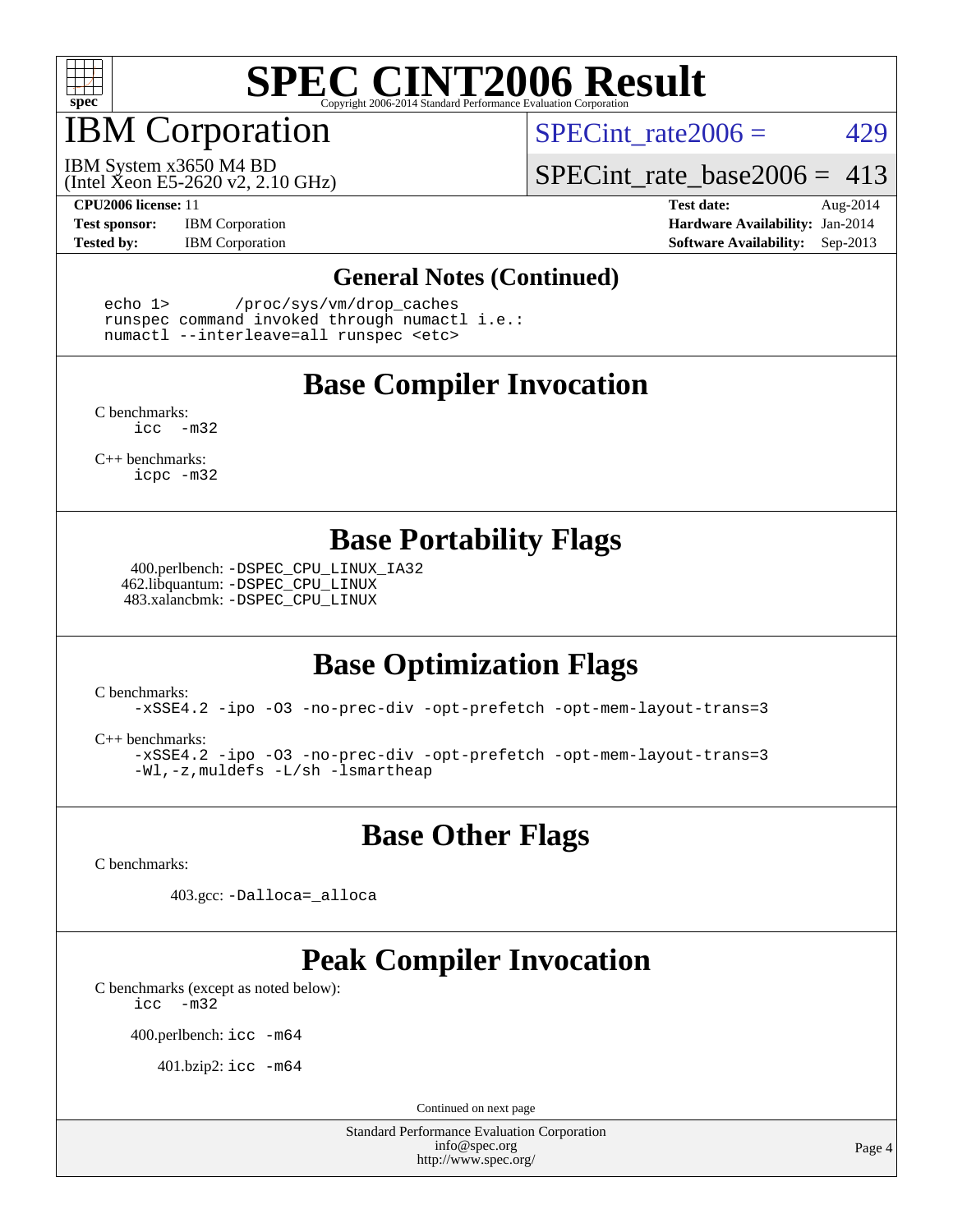

IBM Corporation

SPECint rate $2006 = 429$ 

(Intel Xeon E5-2620 v2, 2.10 GHz) IBM System x3650 M4 BD

[SPECint\\_rate\\_base2006 =](http://www.spec.org/auto/cpu2006/Docs/result-fields.html#SPECintratebase2006)  $413$ 

**[CPU2006 license:](http://www.spec.org/auto/cpu2006/Docs/result-fields.html#CPU2006license)** 11 **[Test date:](http://www.spec.org/auto/cpu2006/Docs/result-fields.html#Testdate)** Aug-2014 **[Test sponsor:](http://www.spec.org/auto/cpu2006/Docs/result-fields.html#Testsponsor)** IBM Corporation **[Hardware Availability:](http://www.spec.org/auto/cpu2006/Docs/result-fields.html#HardwareAvailability)** Jan-2014 **[Tested by:](http://www.spec.org/auto/cpu2006/Docs/result-fields.html#Testedby)** IBM Corporation **[Software Availability:](http://www.spec.org/auto/cpu2006/Docs/result-fields.html#SoftwareAvailability)** Sep-2013

## **[Peak Compiler Invocation \(Continued\)](http://www.spec.org/auto/cpu2006/Docs/result-fields.html#PeakCompilerInvocation)**

456.hmmer: [icc -m64](http://www.spec.org/cpu2006/results/res2014q3/cpu2006-20140822-30994.flags.html#user_peakCCLD456_hmmer_intel_icc_64bit_bda6cc9af1fdbb0edc3795bac97ada53)

458.sjeng: [icc -m64](http://www.spec.org/cpu2006/results/res2014q3/cpu2006-20140822-30994.flags.html#user_peakCCLD458_sjeng_intel_icc_64bit_bda6cc9af1fdbb0edc3795bac97ada53)

[C++ benchmarks:](http://www.spec.org/auto/cpu2006/Docs/result-fields.html#CXXbenchmarks)

[icpc -m32](http://www.spec.org/cpu2006/results/res2014q3/cpu2006-20140822-30994.flags.html#user_CXXpeak_intel_icpc_4e5a5ef1a53fd332b3c49e69c3330699)

**[Peak Portability Flags](http://www.spec.org/auto/cpu2006/Docs/result-fields.html#PeakPortabilityFlags)**

 400.perlbench: [-DSPEC\\_CPU\\_LP64](http://www.spec.org/cpu2006/results/res2014q3/cpu2006-20140822-30994.flags.html#b400.perlbench_peakCPORTABILITY_DSPEC_CPU_LP64) [-DSPEC\\_CPU\\_LINUX\\_X64](http://www.spec.org/cpu2006/results/res2014q3/cpu2006-20140822-30994.flags.html#b400.perlbench_peakCPORTABILITY_DSPEC_CPU_LINUX_X64) 401.bzip2: [-DSPEC\\_CPU\\_LP64](http://www.spec.org/cpu2006/results/res2014q3/cpu2006-20140822-30994.flags.html#suite_peakCPORTABILITY401_bzip2_DSPEC_CPU_LP64) 456.hmmer: [-DSPEC\\_CPU\\_LP64](http://www.spec.org/cpu2006/results/res2014q3/cpu2006-20140822-30994.flags.html#suite_peakCPORTABILITY456_hmmer_DSPEC_CPU_LP64) 458.sjeng: [-DSPEC\\_CPU\\_LP64](http://www.spec.org/cpu2006/results/res2014q3/cpu2006-20140822-30994.flags.html#suite_peakCPORTABILITY458_sjeng_DSPEC_CPU_LP64) 462.libquantum: [-DSPEC\\_CPU\\_LINUX](http://www.spec.org/cpu2006/results/res2014q3/cpu2006-20140822-30994.flags.html#b462.libquantum_peakCPORTABILITY_DSPEC_CPU_LINUX) 483.xalancbmk: [-DSPEC\\_CPU\\_LINUX](http://www.spec.org/cpu2006/results/res2014q3/cpu2006-20140822-30994.flags.html#b483.xalancbmk_peakCXXPORTABILITY_DSPEC_CPU_LINUX)

## **[Peak Optimization Flags](http://www.spec.org/auto/cpu2006/Docs/result-fields.html#PeakOptimizationFlags)**

[C benchmarks](http://www.spec.org/auto/cpu2006/Docs/result-fields.html#Cbenchmarks):

Standard Performance Evaluation Corporation 400.perlbench: [-xSSE4.2](http://www.spec.org/cpu2006/results/res2014q3/cpu2006-20140822-30994.flags.html#user_peakPASS2_CFLAGSPASS2_LDCFLAGS400_perlbench_f-xSSE42_f91528193cf0b216347adb8b939d4107)(pass 2) [-prof-gen](http://www.spec.org/cpu2006/results/res2014q3/cpu2006-20140822-30994.flags.html#user_peakPASS1_CFLAGSPASS1_LDCFLAGS400_perlbench_prof_gen_e43856698f6ca7b7e442dfd80e94a8fc)(pass 1) [-ipo](http://www.spec.org/cpu2006/results/res2014q3/cpu2006-20140822-30994.flags.html#user_peakPASS2_CFLAGSPASS2_LDCFLAGS400_perlbench_f-ipo)(pass 2) [-O3](http://www.spec.org/cpu2006/results/res2014q3/cpu2006-20140822-30994.flags.html#user_peakPASS2_CFLAGSPASS2_LDCFLAGS400_perlbench_f-O3)(pass 2) [-no-prec-div](http://www.spec.org/cpu2006/results/res2014q3/cpu2006-20140822-30994.flags.html#user_peakPASS2_CFLAGSPASS2_LDCFLAGS400_perlbench_f-no-prec-div)(pass 2) [-prof-use](http://www.spec.org/cpu2006/results/res2014q3/cpu2006-20140822-30994.flags.html#user_peakPASS2_CFLAGSPASS2_LDCFLAGS400_perlbench_prof_use_bccf7792157ff70d64e32fe3e1250b55)(pass 2) [-auto-ilp32](http://www.spec.org/cpu2006/results/res2014q3/cpu2006-20140822-30994.flags.html#user_peakCOPTIMIZE400_perlbench_f-auto-ilp32) 401.bzip2: [-xSSE4.2](http://www.spec.org/cpu2006/results/res2014q3/cpu2006-20140822-30994.flags.html#user_peakPASS2_CFLAGSPASS2_LDCFLAGS401_bzip2_f-xSSE42_f91528193cf0b216347adb8b939d4107)(pass 2) [-prof-gen](http://www.spec.org/cpu2006/results/res2014q3/cpu2006-20140822-30994.flags.html#user_peakPASS1_CFLAGSPASS1_LDCFLAGS401_bzip2_prof_gen_e43856698f6ca7b7e442dfd80e94a8fc)(pass 1) [-ipo](http://www.spec.org/cpu2006/results/res2014q3/cpu2006-20140822-30994.flags.html#user_peakPASS2_CFLAGSPASS2_LDCFLAGS401_bzip2_f-ipo)(pass 2) [-O3](http://www.spec.org/cpu2006/results/res2014q3/cpu2006-20140822-30994.flags.html#user_peakPASS2_CFLAGSPASS2_LDCFLAGS401_bzip2_f-O3)(pass 2) [-no-prec-div](http://www.spec.org/cpu2006/results/res2014q3/cpu2006-20140822-30994.flags.html#user_peakPASS2_CFLAGSPASS2_LDCFLAGS401_bzip2_f-no-prec-div)(pass 2) [-prof-use](http://www.spec.org/cpu2006/results/res2014q3/cpu2006-20140822-30994.flags.html#user_peakPASS2_CFLAGSPASS2_LDCFLAGS401_bzip2_prof_use_bccf7792157ff70d64e32fe3e1250b55)(pass 2) [-opt-prefetch](http://www.spec.org/cpu2006/results/res2014q3/cpu2006-20140822-30994.flags.html#user_peakCOPTIMIZE401_bzip2_f-opt-prefetch) [-auto-ilp32](http://www.spec.org/cpu2006/results/res2014q3/cpu2006-20140822-30994.flags.html#user_peakCOPTIMIZE401_bzip2_f-auto-ilp32) [-ansi-alias](http://www.spec.org/cpu2006/results/res2014q3/cpu2006-20140822-30994.flags.html#user_peakCOPTIMIZE401_bzip2_f-ansi-alias) 403.gcc: [-xSSE4.2](http://www.spec.org/cpu2006/results/res2014q3/cpu2006-20140822-30994.flags.html#user_peakCOPTIMIZE403_gcc_f-xSSE42_f91528193cf0b216347adb8b939d4107) [-ipo](http://www.spec.org/cpu2006/results/res2014q3/cpu2006-20140822-30994.flags.html#user_peakCOPTIMIZE403_gcc_f-ipo) [-O3](http://www.spec.org/cpu2006/results/res2014q3/cpu2006-20140822-30994.flags.html#user_peakCOPTIMIZE403_gcc_f-O3) [-no-prec-div](http://www.spec.org/cpu2006/results/res2014q3/cpu2006-20140822-30994.flags.html#user_peakCOPTIMIZE403_gcc_f-no-prec-div)  $429$ .mcf: basepeak = yes 445.gobmk: [-xSSE4.2](http://www.spec.org/cpu2006/results/res2014q3/cpu2006-20140822-30994.flags.html#user_peakPASS2_CFLAGSPASS2_LDCFLAGS445_gobmk_f-xSSE42_f91528193cf0b216347adb8b939d4107)(pass 2) [-prof-gen](http://www.spec.org/cpu2006/results/res2014q3/cpu2006-20140822-30994.flags.html#user_peakPASS1_CFLAGSPASS1_LDCFLAGS445_gobmk_prof_gen_e43856698f6ca7b7e442dfd80e94a8fc)(pass 1) [-prof-use](http://www.spec.org/cpu2006/results/res2014q3/cpu2006-20140822-30994.flags.html#user_peakPASS2_CFLAGSPASS2_LDCFLAGS445_gobmk_prof_use_bccf7792157ff70d64e32fe3e1250b55)(pass 2) [-ansi-alias](http://www.spec.org/cpu2006/results/res2014q3/cpu2006-20140822-30994.flags.html#user_peakCOPTIMIZE445_gobmk_f-ansi-alias) [-opt-mem-layout-trans=3](http://www.spec.org/cpu2006/results/res2014q3/cpu2006-20140822-30994.flags.html#user_peakCOPTIMIZE445_gobmk_f-opt-mem-layout-trans_a7b82ad4bd7abf52556d4961a2ae94d5) 456.hmmer: [-xSSE4.2](http://www.spec.org/cpu2006/results/res2014q3/cpu2006-20140822-30994.flags.html#user_peakCOPTIMIZE456_hmmer_f-xSSE42_f91528193cf0b216347adb8b939d4107) [-ipo](http://www.spec.org/cpu2006/results/res2014q3/cpu2006-20140822-30994.flags.html#user_peakCOPTIMIZE456_hmmer_f-ipo) [-O3](http://www.spec.org/cpu2006/results/res2014q3/cpu2006-20140822-30994.flags.html#user_peakCOPTIMIZE456_hmmer_f-O3) [-no-prec-div](http://www.spec.org/cpu2006/results/res2014q3/cpu2006-20140822-30994.flags.html#user_peakCOPTIMIZE456_hmmer_f-no-prec-div) [-unroll2](http://www.spec.org/cpu2006/results/res2014q3/cpu2006-20140822-30994.flags.html#user_peakCOPTIMIZE456_hmmer_f-unroll_784dae83bebfb236979b41d2422d7ec2) [-auto-ilp32](http://www.spec.org/cpu2006/results/res2014q3/cpu2006-20140822-30994.flags.html#user_peakCOPTIMIZE456_hmmer_f-auto-ilp32) 458.sjeng: [-xSSE4.2](http://www.spec.org/cpu2006/results/res2014q3/cpu2006-20140822-30994.flags.html#user_peakPASS2_CFLAGSPASS2_LDCFLAGS458_sjeng_f-xSSE42_f91528193cf0b216347adb8b939d4107)(pass 2) [-prof-gen](http://www.spec.org/cpu2006/results/res2014q3/cpu2006-20140822-30994.flags.html#user_peakPASS1_CFLAGSPASS1_LDCFLAGS458_sjeng_prof_gen_e43856698f6ca7b7e442dfd80e94a8fc)(pass 1) [-ipo](http://www.spec.org/cpu2006/results/res2014q3/cpu2006-20140822-30994.flags.html#user_peakPASS2_CFLAGSPASS2_LDCFLAGS458_sjeng_f-ipo)(pass 2) [-O3](http://www.spec.org/cpu2006/results/res2014q3/cpu2006-20140822-30994.flags.html#user_peakPASS2_CFLAGSPASS2_LDCFLAGS458_sjeng_f-O3)(pass 2) [-no-prec-div](http://www.spec.org/cpu2006/results/res2014q3/cpu2006-20140822-30994.flags.html#user_peakPASS2_CFLAGSPASS2_LDCFLAGS458_sjeng_f-no-prec-div)(pass 2) [-prof-use](http://www.spec.org/cpu2006/results/res2014q3/cpu2006-20140822-30994.flags.html#user_peakPASS2_CFLAGSPASS2_LDCFLAGS458_sjeng_prof_use_bccf7792157ff70d64e32fe3e1250b55)(pass 2) [-unroll4](http://www.spec.org/cpu2006/results/res2014q3/cpu2006-20140822-30994.flags.html#user_peakCOPTIMIZE458_sjeng_f-unroll_4e5e4ed65b7fd20bdcd365bec371b81f) [-auto-ilp32](http://www.spec.org/cpu2006/results/res2014q3/cpu2006-20140822-30994.flags.html#user_peakCOPTIMIZE458_sjeng_f-auto-ilp32)  $462$ .libquantum: basepeak = yes 464.h264ref: [-xSSE4.2](http://www.spec.org/cpu2006/results/res2014q3/cpu2006-20140822-30994.flags.html#user_peakPASS2_CFLAGSPASS2_LDCFLAGS464_h264ref_f-xSSE42_f91528193cf0b216347adb8b939d4107)(pass 2) [-prof-gen](http://www.spec.org/cpu2006/results/res2014q3/cpu2006-20140822-30994.flags.html#user_peakPASS1_CFLAGSPASS1_LDCFLAGS464_h264ref_prof_gen_e43856698f6ca7b7e442dfd80e94a8fc)(pass 1) [-ipo](http://www.spec.org/cpu2006/results/res2014q3/cpu2006-20140822-30994.flags.html#user_peakPASS2_CFLAGSPASS2_LDCFLAGS464_h264ref_f-ipo)(pass 2) [-O3](http://www.spec.org/cpu2006/results/res2014q3/cpu2006-20140822-30994.flags.html#user_peakPASS2_CFLAGSPASS2_LDCFLAGS464_h264ref_f-O3)(pass 2) [-no-prec-div](http://www.spec.org/cpu2006/results/res2014q3/cpu2006-20140822-30994.flags.html#user_peakPASS2_CFLAGSPASS2_LDCFLAGS464_h264ref_f-no-prec-div)(pass 2) [-prof-use](http://www.spec.org/cpu2006/results/res2014q3/cpu2006-20140822-30994.flags.html#user_peakPASS2_CFLAGSPASS2_LDCFLAGS464_h264ref_prof_use_bccf7792157ff70d64e32fe3e1250b55)(pass 2) [-unroll2](http://www.spec.org/cpu2006/results/res2014q3/cpu2006-20140822-30994.flags.html#user_peakCOPTIMIZE464_h264ref_f-unroll_784dae83bebfb236979b41d2422d7ec2) [-ansi-alias](http://www.spec.org/cpu2006/results/res2014q3/cpu2006-20140822-30994.flags.html#user_peakCOPTIMIZE464_h264ref_f-ansi-alias) Continued on next page

[info@spec.org](mailto:info@spec.org) <http://www.spec.org/>